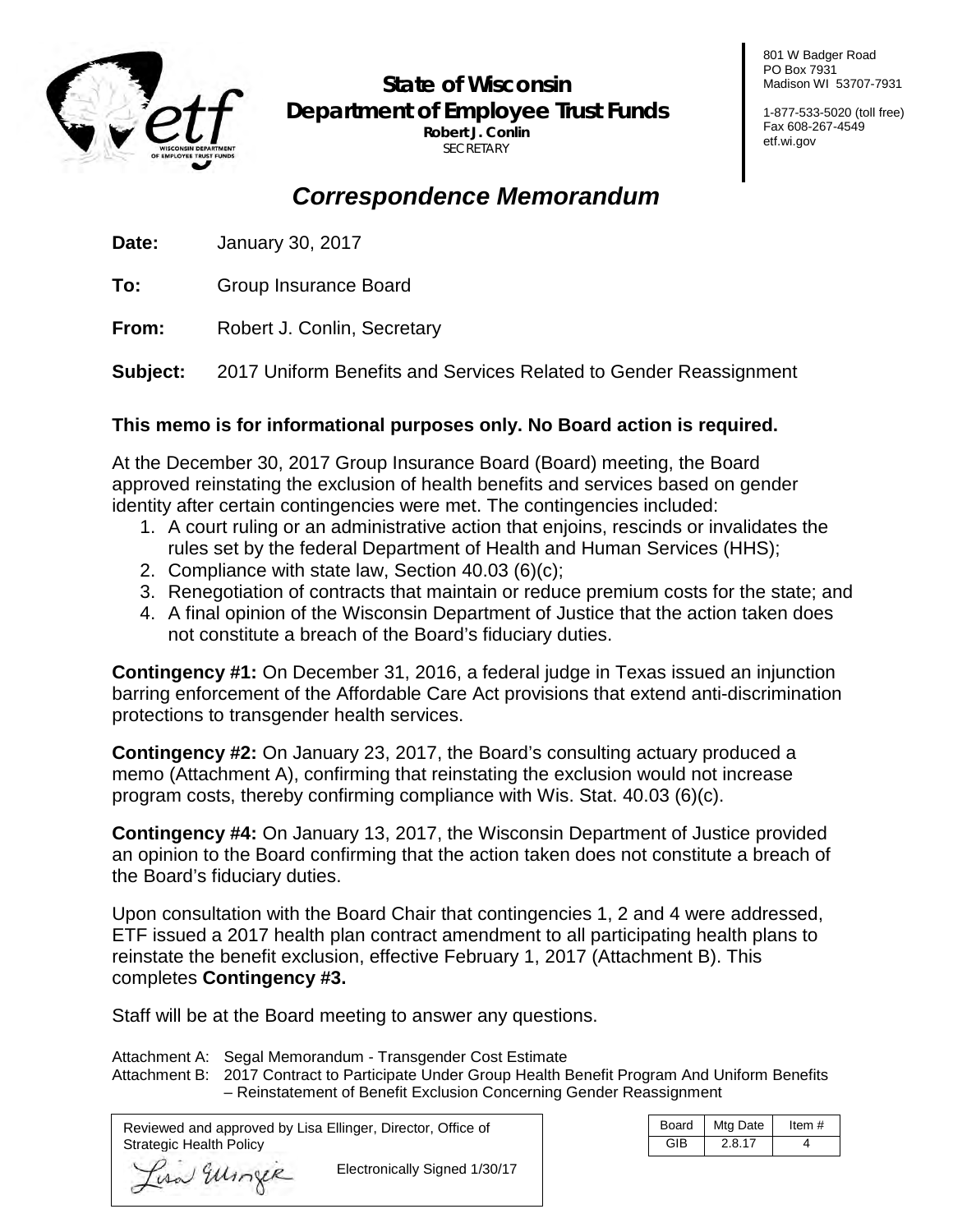## **Attachment A**



2018 Powers Ferry Road SE Suite 850 Atlanta, GA 30339-7200 T 678.306.3100 www.segalco.com

#### **MEMORANDUM**

**To:** Lisa Ellinger

**From:** Kirsten R. Schatten, ASA, MAAA Kenneth C. Vieira, FSA, MAAA

**Date:** January 23, 2017

**Re:** Transgender Cost Estimate

Section 1557 of the ACA prohibits group health plans from discriminating on the basis of race, color, national origin, sex, age, or disability in health programs, consistent with existing federal laws, including Title VI of the Civil Rights Act of 1964; Title IX of the Education Amendments of 1972; the Age Discrimination Act of 1975; and Sections 504 and 508 of the Rehabilitation Act of 1973; and the Americans with Disabilities Act of 1990 (ADA). Group health plans and employers that accept federal funding from HHS are covered entities under the law.

The Section 1557 regulations defined discrimination on the basis of "sex" to include discrimination on the basis of pregnancy, false pregnancy, termination of pregnancy or recovery therefrom, childbirth or related medical conditions, sex stereotyping, and gender identity. This interpretation was challenged by the plaintiffs as being an impermissible definition of the term "sex."

In Franciscan Alliance, Inc. v Burwell, et al, several plaintiffs challenged regulations issued by the Department of Health and Human Services (HHS) implementing Section 1557 of the Affordable Care Act (ACA). Plaintiffs included eight states (Texas, Wisconsin, Nebraska, Kansas, Louisiana, Arizona, Mississippi, and the Commonwealth of Kentucky) and three private health care providers. On December 31, 2016, Judge Reed O'Connor of the US District Court for the Northern District of Texas issued a nationwide preliminary injunction enjoining HHS from enforcing the regulation's prohibition against discrimination on the basis of gender identity or termination of pregnancy.

This brief memo is focused on the calculation of potential cost impact to the State of Wisconsin Group Health Insurance Plan for adding transgender dysphoria benefits in 2017. Please note that there is a lack of information and data to provide specific information on estimated cost to the Plan. Therefore, we have provided a range of estimates based on potential utilization information gathered from research and treatment cost estimates from BCBS. Please also note there are wide variations in some of these studies, and past experience from various counties that have provided coverage long enough to have data to review have shown the prior estimates to be overstated.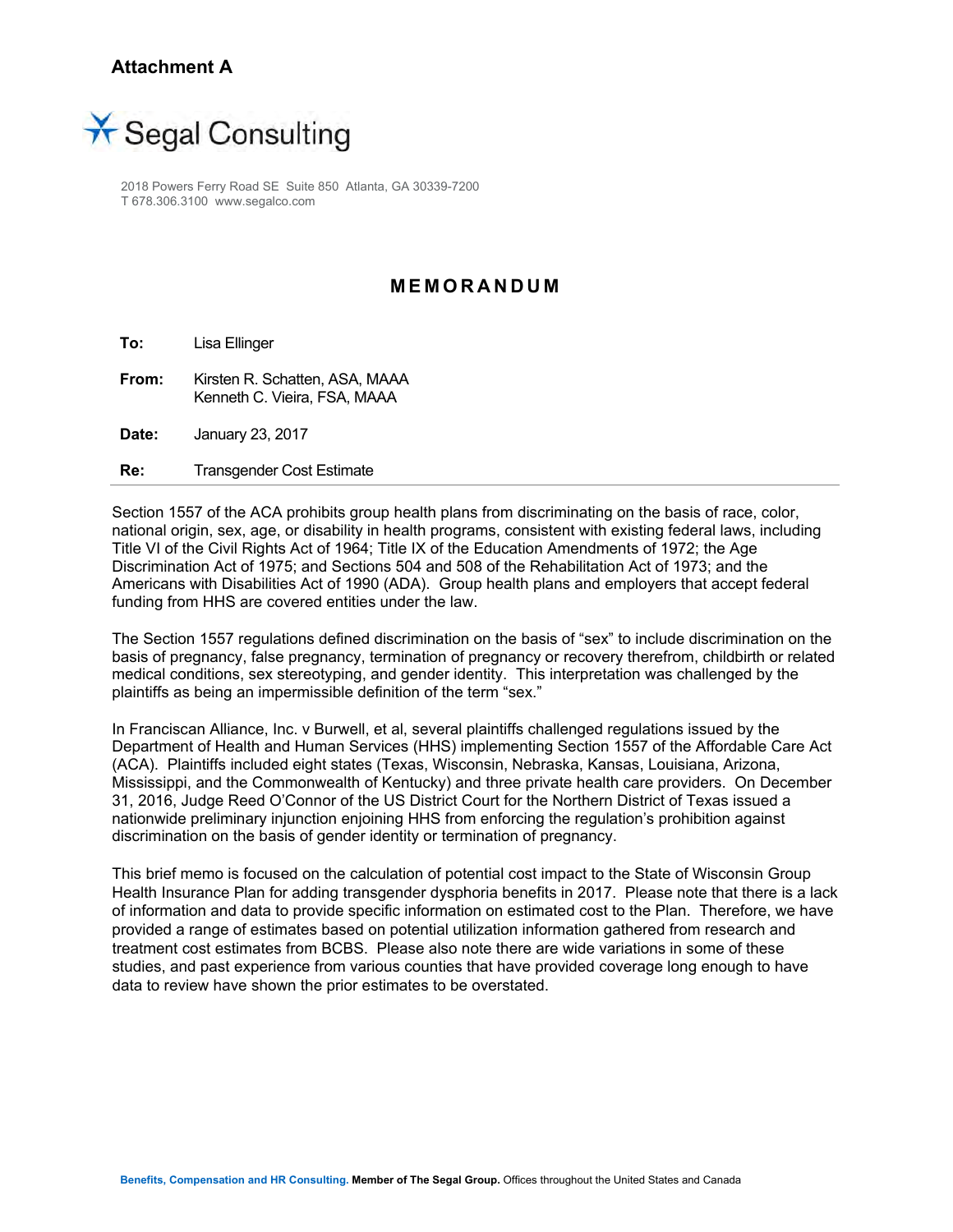## Key Assumptions

Three key assumptions drive our cost estimates: prevalence of transgender members, percentage of those who seek benefits (including surgery) and the cost of the various treatment options.

Prevalence – According to the Centers for Disease Control and Prevention (CDC) 2015 Behavioral Risk Factor Surveillance System (BRFSS), approximately 0.58% of adults in the United States self-identify as transgender. This has increased slightly from 2014 & 2013.

The Williams Institute in June of 2016 published a paper entitled "How Many Adults Identify as Transgender in the United States?" which goes a little further by drilling down on prevalence by state and also providing ranges. This paper estimated a prevalence range of 0.31% to 0.62% for Wisconsin adults ages 18-64.

Percentage Who Seek Benefits – The number of transgender people seeking benefits is difficult to predict since a new benefit may alter past patterns. One study was published by Olyslager, F. & Conway, L. (September 2007) entitled "On the Calculation of the Prevalence of Transsexualism." This paper was presented at the WPATH 20th International Symposium, Chicago, Illinois. This study from 2007 estimates that, of those who identify as transgender, between 0.1% and 0.5% have taken some steps to transition from one gender to another.

The State of Wisconsin Group Health Insurance Plan membership from age 18 through 64 is approximately 159,000. Applying the prevalence and utilization assumptions above, we would expect 2 to 5 members to use transgender benefits.

For those who seek benefits, the vast majority of cost comes from members choosing to have gender reassignment surgery. There are a couple of sources we found (Mohammed A. Memon, MD; February 22, 2016; "Gender Dysphoria and Transgenderism: Epidemiology" Medscape, as well as HealthResearchFunding.Org) that site prevalence rates for adults seeking reassignment surgery of 1 in 30,000 for males and 1 in 100,000 for females. Using these statistics, we would expect 3 males and 1 female in our expected scenario, and we have applied a range of +/- 50% to get a range of 2-5 adults in total.

Cost of Treatment – Information was provided at a very high level from a national medical vendor. Their pricing analysis was based entirely on external studies and sources:

- For male to female surgery they assumed roughly \$28K, with \$3,600 in hormonal therapy
- For female to male surgery they assumed about \$56K, with \$7,200 in hormonal therapy

They also noted that there would be fairly substantial counseling costs associated with the surgery roughly \$10K in a given year.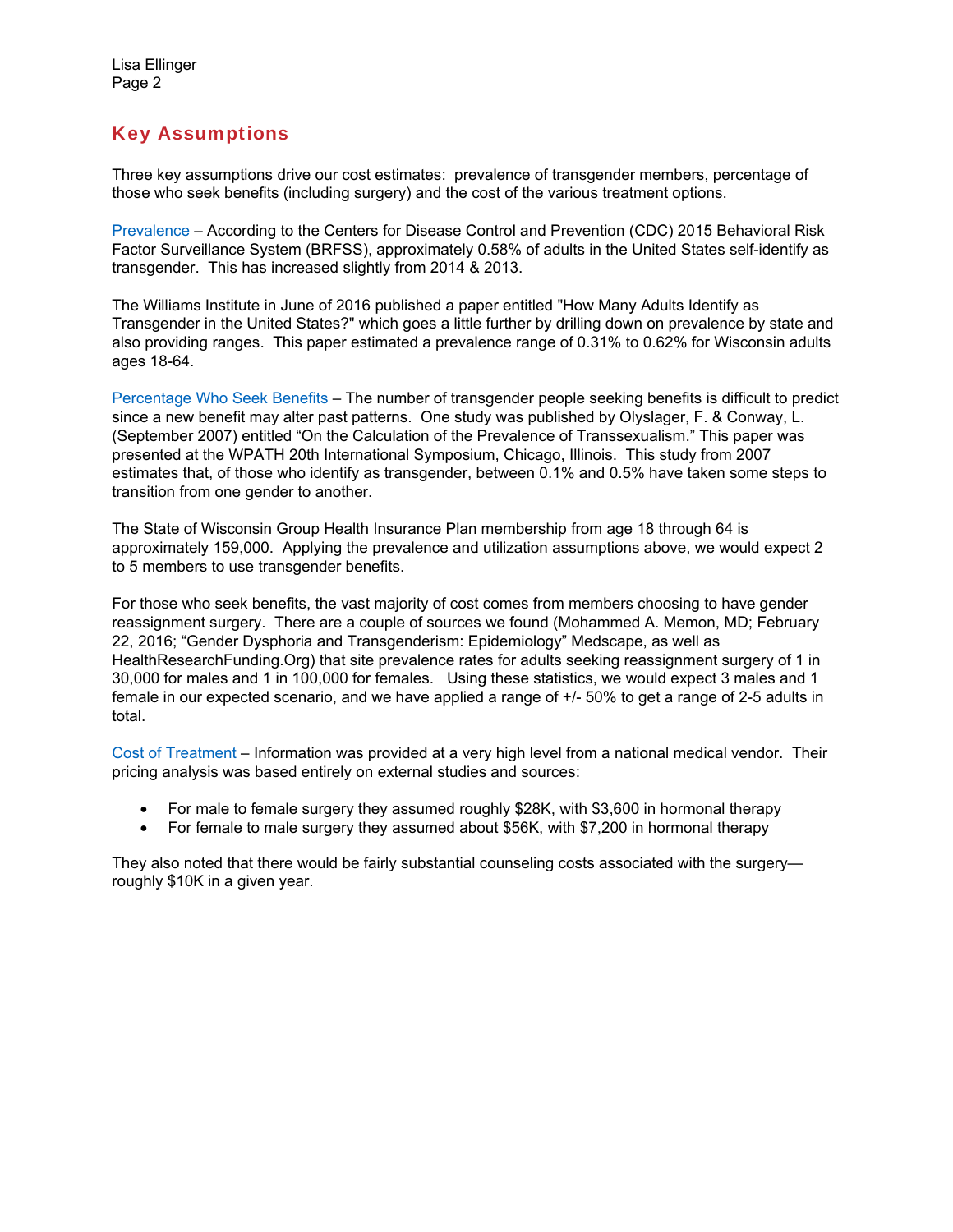# Financial Impact

Using the above, we have estimated the annual cost to range from \$100,000 to \$250,000. The costs are highly variable based on the assumptions described above. Below is brief summary;

|                              |        | Prevalence |      | <b>Estimated Cost</b> |        | Cost Estimate |        |         |         |
|------------------------------|--------|------------|------|-----------------------|--------|---------------|--------|---------|---------|
|                              |        | Low        | High | (per Treatment)       |        | Low           |        | High    |         |
| <b>Surgical Benefits</b>     | Male   | 1.26       | 3.79 | Ś                     | 41,600 | Ś             | 52,569 | \$      | 157,706 |
|                              | Female | 0.42       | 1.13 | \$                    | 73,200 | S             | 30,460 |         | 82,738  |
|                              | Total  | 1.68       | 4.92 |                       |        |               | 83,028 | 5       | 240,443 |
| <b>Non-Surgical Benefits</b> | Male   | 0.61       | 0.02 | Ś                     | 17,200 |               | 10,525 |         | 370     |
|                              | Female | 0.14       |      | S                     | 13,600 |               | 1,903  |         |         |
|                              | Total  | 0.75       | 0.02 |                       |        |               | 12,428 |         | 370     |
| <b>Total Using Benefits</b>  | Male   | 1.88       | 3.81 | Ś                     | 58,800 | S             | 63,094 | S       | 158,076 |
|                              | Female | 0.56       | 1.13 | \$                    | 86,800 | S             | 32,363 |         | 82,738  |
|                              | Total  | 2.43       | 4.94 |                       |        |               | 95,456 | s       | 240,814 |
| Adult Members (18-64)        |        |            |      |                       |        |               |        | 159,043 |         |
| <b>Total PMPM</b>            |        |            |      | Ś                     | 0.05   | -\$           | 0.13   |         |         |

There are a few other sources we found and reviewed that provide similar information and would bring us to a similar range of cost estimates. Based on approximately \$1.3 billion of non-Medicare premiums, the cost for the State of Wisconsin Group Health Insurance Plan is estimated to be 0.007% to 0.018% of premium.

The cost to cover services related to transgender dysphoria was not anticipated during rate development and negotiations for 2017; therefore, the 2017 premiums were not changed to reflect potential transgender claims. Also note that many vendors' increases were capped at 5%, leaving no margin to add additional benefits within their current contractual rates. Reinstating the exclusion for coverage of transgender services should have no impact on program costs for 2017.